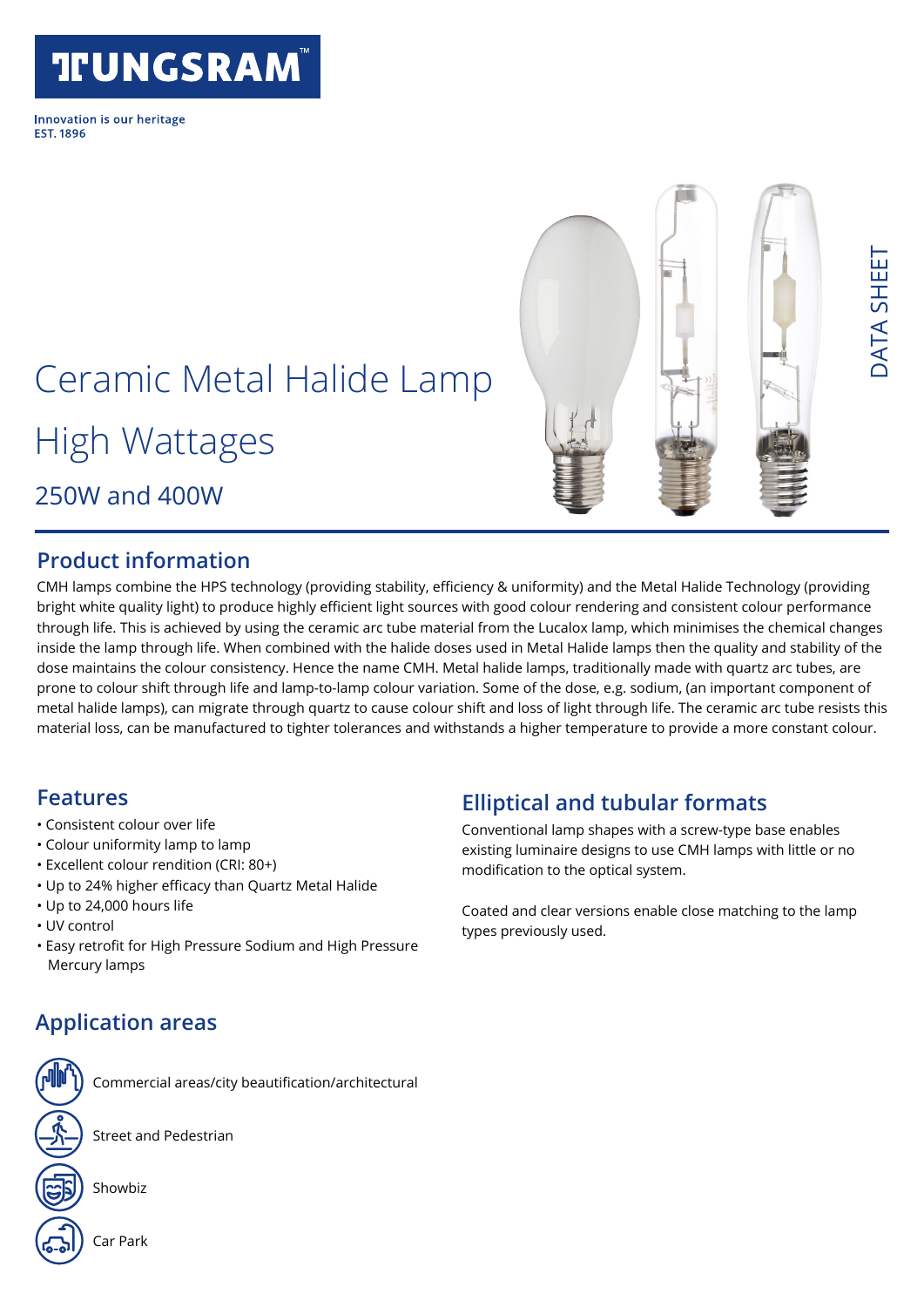### **Specification summary**

| Description                 | <b>Product Code</b> | Wattage | Colour | Format     |
|-----------------------------|---------------------|---------|--------|------------|
| CMH250/E/UVC/U/830/E40/D TU | 93102160            | 250     | 3000K  | Elliptical |
| CMH250/TT/UVC/U/830/E40 TU  | 93102159            | 250     | 3000K  | Tubular    |
| CMH250/TT/UVC/H/830/E40 TU  | 93102169            | 250     | 3000K  | Tubular    |
| CMH250/TT/UVC/U/942/E40 TU  | 93102206            | 250     | 4200K  | Tubular    |
| CMH400/TT/UVC/U/830/E40     | 93102166            | 400     | 3000K  | Tubular    |

| General                 | <b>Units</b>  |                             | 250W            |                  |                 |                  |  |  |
|-------------------------|---------------|-----------------------------|-----------------|------------------|-----------------|------------------|--|--|
|                         |               | <b>Tubular</b>              | <b>Tubular</b>  | Elliptical       | <b>Tubular</b>  | Tubular          |  |  |
| Product Code            |               | 93102206                    | 93102159        | 93102160         | 93102169        | 93102166         |  |  |
| Nominal Wattage         | [W]           | 250                         | 250             | 250              | 250             | 400              |  |  |
| <b>Bulb Format</b>      |               | Tubular                     | Tubular         | Elliptical       | Tubular         | Tubular          |  |  |
| <b>Bulb Material</b>    |               | Heat resistant / Hard Glass |                 |                  |                 |                  |  |  |
| <b>Bulb Finish</b>      |               | Clear                       | Clear           | <b>Diffuse</b>   | Clear           | Clear            |  |  |
| Arc Gap                 | [mm]          | 16.5                        | 16.5            | N/A              | 16.5            | 21.5             |  |  |
| <b>Bulb Designation</b> |               | T <sub>15</sub>             | T <sub>15</sub> | ED <sub>28</sub> | T <sub>15</sub> | ED <sub>18</sub> |  |  |
| Base                    |               | E40                         | E40             | E40              | E40             | E40              |  |  |
| <b>Mercury Content</b>  | [mg]          | 29.0                        | 29.0            | 29.0             | 29.0            | 37.5             |  |  |
| Ambient Temperature     | $[^{\circ}C]$ | 25                          | 25              | 25               | 25.0            | 25               |  |  |

#### **Operating Conditions\*\***

| <b>Operating Position</b> | Jniversal | Jniversal | Universal | Universal | Jniversal |
|---------------------------|-----------|-----------|-----------|-----------|-----------|
| Luminaire Characteristics | :nclosec  | :nclosed  | Enclosed  | Enclosed  | :ncloseo  |

|                                                                          |               | 250W           |            |                     |                |            | 400W     |                |
|--------------------------------------------------------------------------|---------------|----------------|------------|---------------------|----------------|------------|----------|----------------|
| Electrical Characteristics***                                            | Horizontal    | Vertical       | Horizontal | Vertical            | Horizontal     | Horizontal | Vertical |                |
| Product Code                                                             |               | 93102206       |            | 93102159 / 93102160 |                | 93102169   | 93102166 |                |
| <b>Rated Power</b>                                                       | <b>TWT</b>    | 260            | 252        | 265                 | 264            | 220        | 408      | 398            |
| Weighted Energy Consumption                                              | [kWh/1000hrs] | 286            | 277.2      | 291.5               | 290.4          | 242        | 448.8    | 437.8          |
| Lamp Voltage                                                             | [N]           | 107            | 90         | 117                 | 108            | 110        | 110      | 100            |
| Typical Voltage Change with Burning<br>Position - Vertical to Horizontal | [V]           | $+17$<br>$+9$  |            | N/A                 | $+10$          |            |          |                |
| Lamp Volts Max                                                           | [N]           | 117            | 100        | 125                 | 120            | 120        | 120      | 110            |
| Lamp Volts Min                                                           | [V]           | 97             | 80         | 100                 | 100            | 105        | 100      | 90             |
| Lamp Current                                                             | [A]           | 2.9            | 3.1        | 2.7                 | 2.6            | 2.3        | 4.3      | 4.5            |
| Max. Ignition Voltage                                                    | [kV]          | 5              |            | 5                   |                | 5          |          | 5              |
| Min. Ignition Voltage                                                    | [kV]          | 2.8            |            | 2.8                 |                | 2.8        |          | 2.8            |
| Conventional Ballast Required                                            |               | HPS compatible |            |                     | HPS compatible | Hg         |          | HPS compatible |
| Ballast Impedance at 230V                                                | $IV/A$ ]      | 63             |            | 63                  |                | 74.6       | 40.9     |                |
| Power Factor Correction Capacitor                                        | [MF]          | 35             |            | 35                  |                | 35         | 45       |                |

\* Thermal protection required<br>\*\* Note that the lamp voltage inside the luminaire should not deviate by more than 10V from the bare lamp voltage in free air.<br>\*\*\* The specification contains data about typical performance on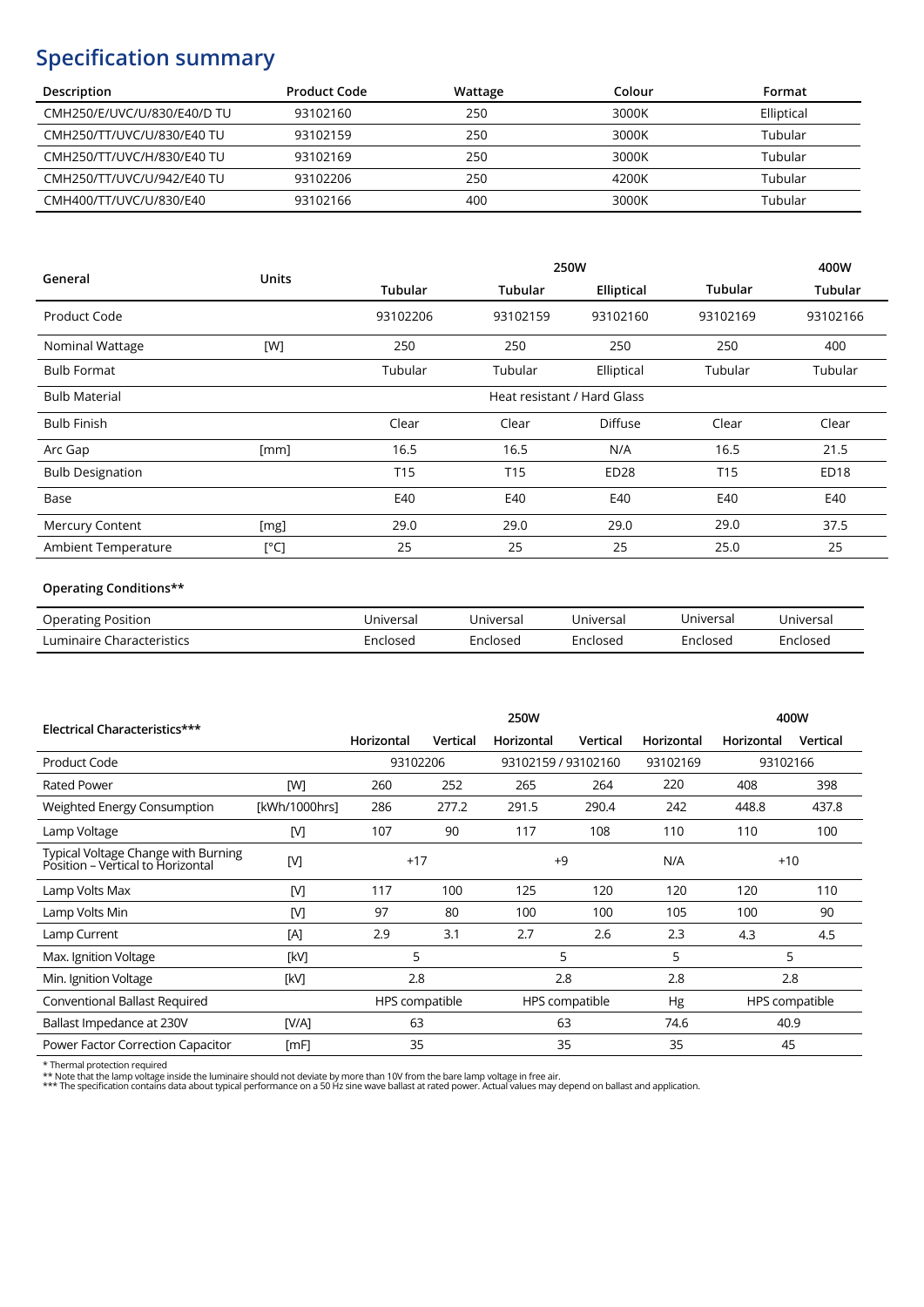| <b>Photometric Characteristic</b>                                                              | Units     | 250W           |                |          |                |                                | 400W                  |
|------------------------------------------------------------------------------------------------|-----------|----------------|----------------|----------|----------------|--------------------------------|-----------------------|
| Product Code                                                                                   |           | 93102206       | 93102159       | 93102160 | 93102169       |                                | 93102166              |
| Initial Lumens (100 hrs)                                                                       | [lm]      | 25000          | 25000          | 23500    | 20000          |                                | HOR 40500 / VBU 39500 |
| <b>Rated Lumens</b>                                                                            | [lm]      | 26100          | 25800          | 23900    | 20000          |                                | HOR 40800 / VBU 39800 |
| Correlated Colour Temperature V                                                                | [K]       | 5000           | 3600*          | 3600*    | N/A            |                                | 3600*                 |
| Correlated Colour Temperature H                                                                | [K]       | 4200           | 2900           | 2900     | 3000           |                                | 3050                  |
| Chromaticity X Vertical                                                                        |           | 0.35           | 0.41           | 0.40     | N/A            |                                | 0.40                  |
| <b>Chromaticity Y Vertical</b>                                                                 |           | 0.37           | 0.39           | 0.39     | N/A            |                                | 0.40                  |
| Chromaticity X Horizontal                                                                      |           | 0.374          | 0.43           | 0.43     | 0.43           |                                | 0.43                  |
| Chromaticity Y Horizontal                                                                      |           | 0.371          | 0.38           | 0.39     | 0.39           |                                | 0.39                  |
| Colour Rendering Index VBU                                                                     | [Ra]      | 80             | 81             | 80       | N/A            |                                | 80                    |
| Colour Rendering Index HOR                                                                     | [Ra]      | 90             | 86             | 85       | 80             |                                | 84                    |
| Luminous Efficacy VBU                                                                          | [lm/W]    | 94             | 95             | 89       | N/A            |                                | 100                   |
| Luminous Efficacy HOR                                                                          | [lm/W]    | 97             | 97             | 90       | 92             |                                | 100                   |
| <b>Energy Efficiency Class</b>                                                                 | [EEC]     | A+             | $A+$           | $A+$     | $A+$           |                                | A+                    |
| * 3300K at 1000hrs & beyond                                                                    |           |                |                |          |                |                                |                       |
| <b>Starting Characteristics*</b>                                                               |           |                |                |          |                |                                |                       |
| Time to Start (at 25°C)                                                                        | $[s]$     | < 10           | < 10           | < 10     | < 10           |                                | < 10                  |
| Time to Start - Cold Box Test at<br>-30 $\degree$ C                                            | [s]       | $30$           | $30$           | $30$     | $30$           |                                | $30$                  |
| Warm-up Time (for 90% lumens)                                                                  | [min]     | 5              | 5              | 5        | 5              | 3                              |                       |
| <b>Starting Current - Minimum</b>                                                              | [A]       | 2.8            | 2.7            | 2.7      | 2.1            |                                | 4.2                   |
| <b>Starting Current - Maximum</b>                                                              | [A]       | 3.1            | 4.5            | 4.5      | 4.5            |                                | 7.5                   |
| Pulse Peak Voltage - Minimum                                                                   | [kV]      | 2.8            | 2.8            | 2.8      | 2.8            |                                | 2.8                   |
| Pulse Peak Voltage - Maximum                                                                   | [kV]      | 5              | 5              | 5        | 5              |                                | 5                     |
| Pulse Width @ 90% of Min. Pulse<br>Peak Voltage                                                | $[\mu s]$ | $\overline{2}$ | $\overline{2}$ | 2        | $\overline{2}$ |                                | 2                     |
| Pulse Repetition Rate @ 60-90° or<br>240-270°                                                  |           |                |                | 1 per cy | cle min.       |                                |                       |
| <b>Hot Restart Time</b>                                                                        | [min]     | 15             | 15             | 15       | 15             |                                | 15                    |
| * Typical values (actual values are ballast and ignitor dependent)<br>Through Life Performance |           |                |                |          |                |                                |                       |
| Lumen Maintenanceat 40% Rated<br>Life (mean lumens)                                            | [lm]      | 21600          | 21000          | 18800    | 17000          | <b>HOR</b><br>VBU <sub>3</sub> | 35800<br>2865         |
| Average Rated Life                                                                             | [h]       | 24000          | 24000          | 24000    | 24000          | 24                             | 000                   |
| <b>Safety Requirements</b>                                                                     |           |                |                |          |                |                                |                       |
| Maximum Allowed Bulb Tempera-<br>ture<br>Under Abnormal Conditions*                            | [°C]      | 400            | 400            | 400      | 400            |                                | 400                   |
| Maximum Base Temperature*                                                                      | [°C]      | 250            | 250            | 250      | 250            |                                | 250                   |

\* For a bare lamp running at 1.25 x normal operating power to simulate the most unfavourable conditions of high line voltage and low ballast impedance in a fixture environment.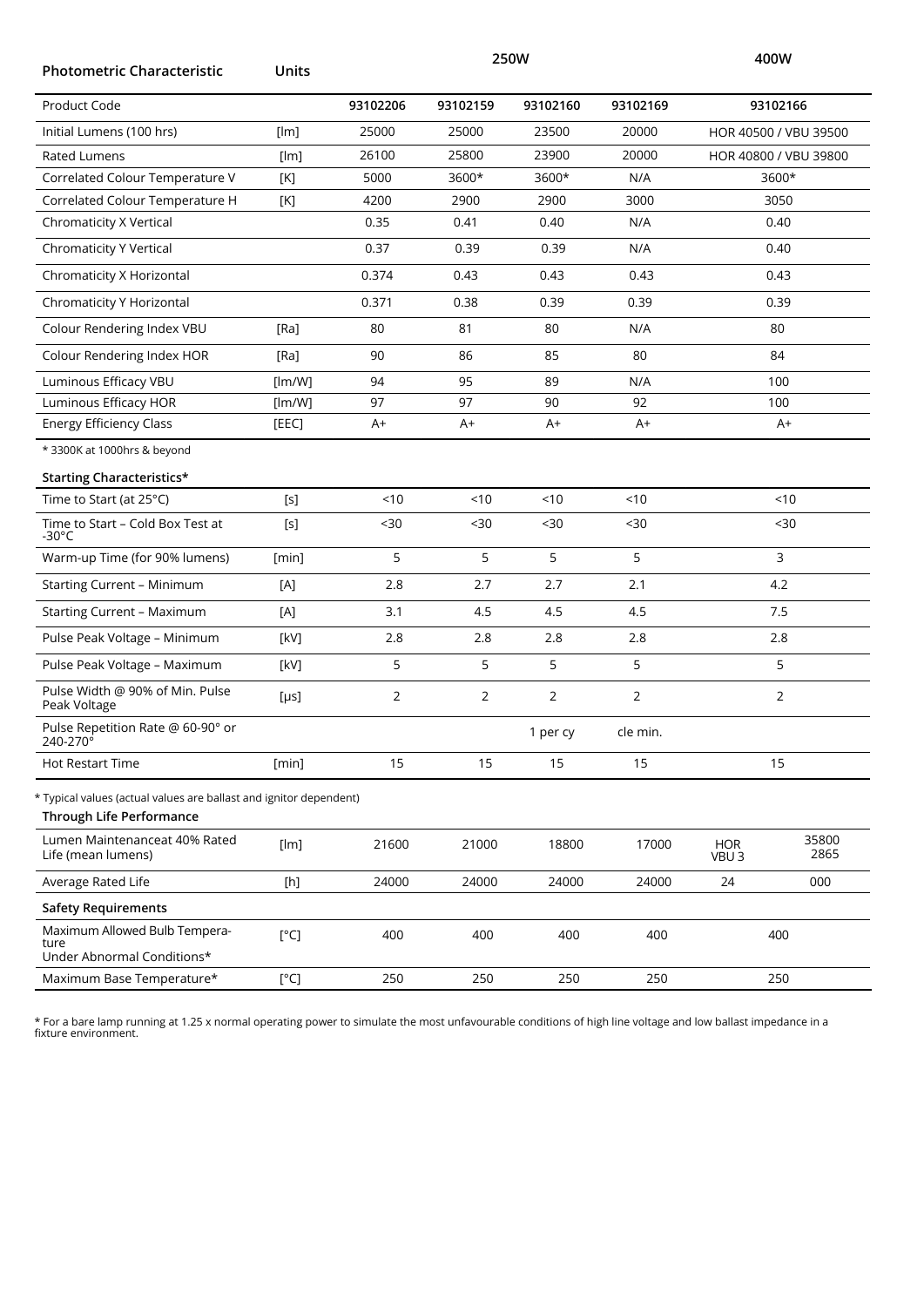### **Dimensions**



**Note:** the elliptical product drawing is made transparent for illustration only. In actuality the arc-tube cannot be seen, due to the coated outer bulb.

### **Lamp life**

The graphs below show the mortality curves of statistically representative batches of lamps operated under controlled conditions of 11 hours per start. The declared lamp life is the median life, which is when 50% of the lamps from a large sample batch would have failed. Lamp life in service will be affected by a number of parameters, such as supply voltage variation, switching cycle, operating position, mechanical vibration, luminaire design and control gear. The information is intended to be a practical guide for comparison with other lamp types. The determination of lamp replacement schedules will depend upon the acceptable reduction in illuminance and the relative costs of spot and group replacement.

**Note:** The representative curves are for both Vertical Base Up and Horizontal burn position.



### **Lumen maintenance**

The lumen maintenance graphs show light output performance through life for statistically representative batches of lamps operated under controlled conditions with an 11 hours per start switching cycle. A common characteristic for all metal halide lamps is a reduction in light output and a slight increase in power consumption through life. Consequently there is an economic life at which lamp efficacy falls to a level when lamps should be replaced to restore design illumination levels. In areas where multiple lamps are installed, consideration should be given to a group lamp replacement programme to maintain uniform illumination levels. Curves represent operating conditions for an 11 hours per start switching cycle, but less frequent switching will improve lumen maintenance.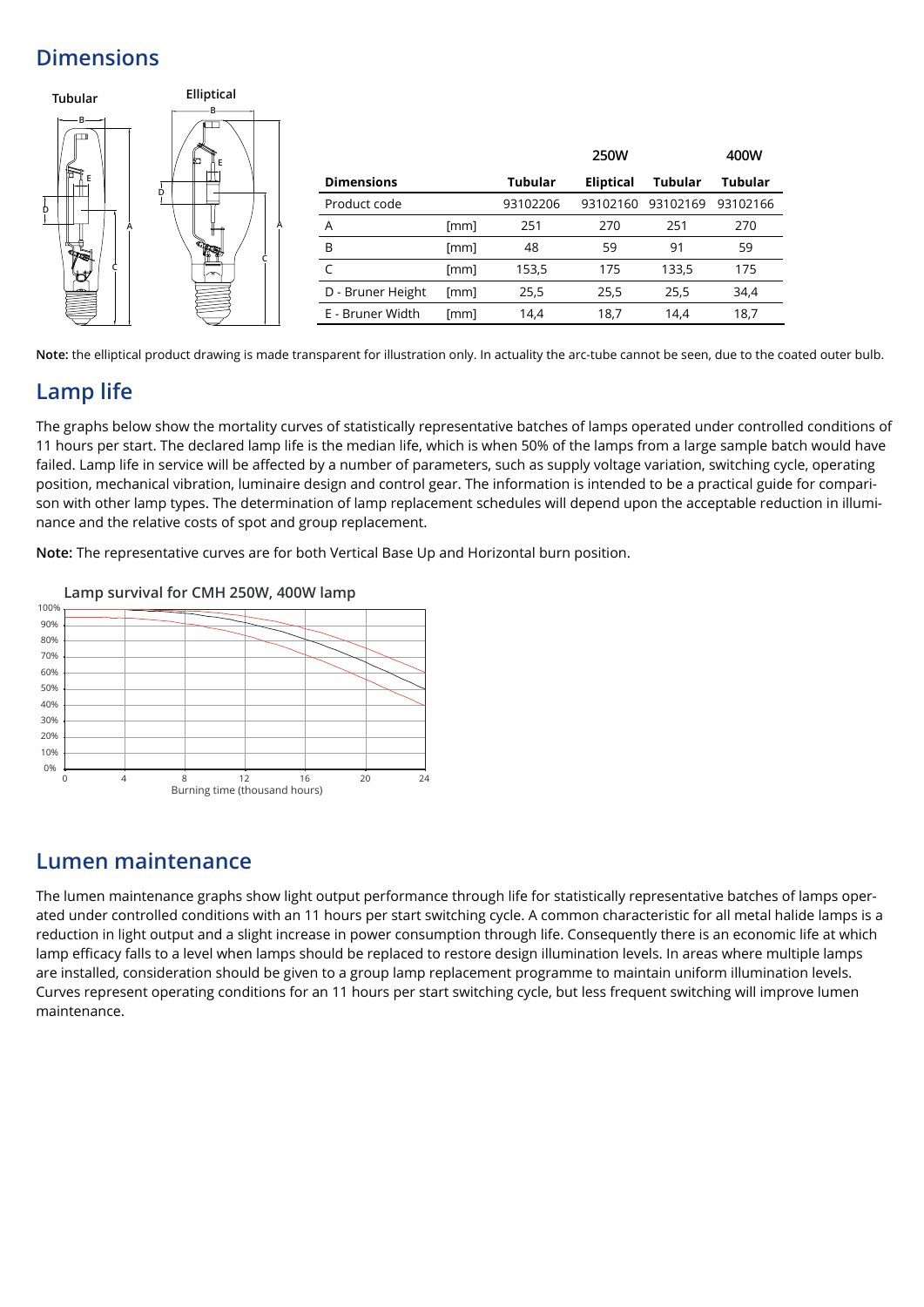

## **Spectral power distribution Spectral power distribution**

Spectral power distribution curve is given in the following diagram Spectral power distribution curve is given in the following diagram



#### **Spectral power distribution 3000K**

## **Distribution of luminous intensity Distribution of luminous intensity**

The following diagrams show the polar light intensity curves of the lamp in vertical base-up position The following diagrams show the polar light intensity curves of the lamp in vertical base-up position



#### **Vertical plane polar intensity curve Horizontal plane polar intensity curve Horizontal plane polar intensity curve**

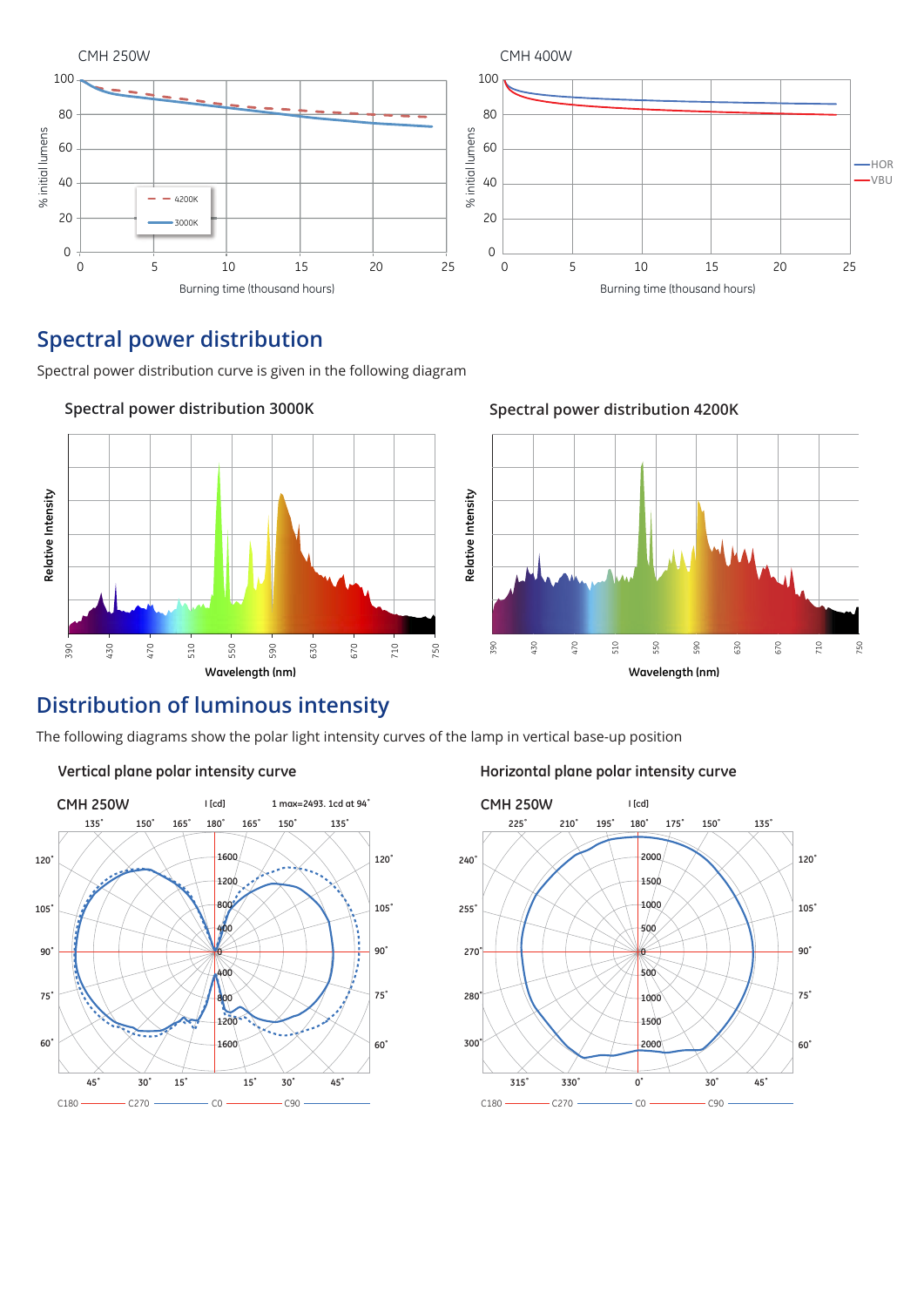



### **Warm-up characteristics**

During the warm-up period immediately after starting, lamp temperature increases rapidly and mercury and the metal halides evaporate within the arc-tube. The lamp current and voltage will stabilise in less than 4 minutes. During this period the light output will increase from zero and the colour will approach the correct visual effect as each metallic element becomes vaporised.

Typical Warm-up Characteristics



### Supply voltage sensitivity **Supply**  $\frac{0.01:35}{\text{Time from switch-on (minutes)}}$

The line supply voltage applied to the control gear should be

as close to rated nominal as possible. Lamps will start and operate at 10% below rated supply voltage but this should not be considered as a normal operating condition. In order to maximise lamp survival, lumen maintenance and colour uniformity, supply voltage and rated ballast voltage should be within ±3%. Supply variations of ±5% are permissible for short periods only. Where supply voltage variation is likely to occur the use of electronic control gear should be considered as this type of equipment is normally designed to function correctly for a voltage range of 200-240V.

### **Dimming**

These 250w and 400w CMH lamps may be dimmed to 50% power level, after operation in full-power mode for a minimum of 15 minutes. With dimming, the color shifts toward higher color temperature with lower color rendering. Lumen maintenance may vary from specification when lamps are used a lower than full-wattage mode. Rated lamp life is the total burning time in dimmed and full-power modes.

### **Flicker**

With conventional ballasts there will be a line frequency (50 Hz) flicker from CMH lamps as with all other discharge lamps. For example a 250W single-ended lamp has a flicker value of approximately < 0.5 %. Normally this is not of concern, but, where visual comfort and performance is critical, the use of electronic control gear should be considered.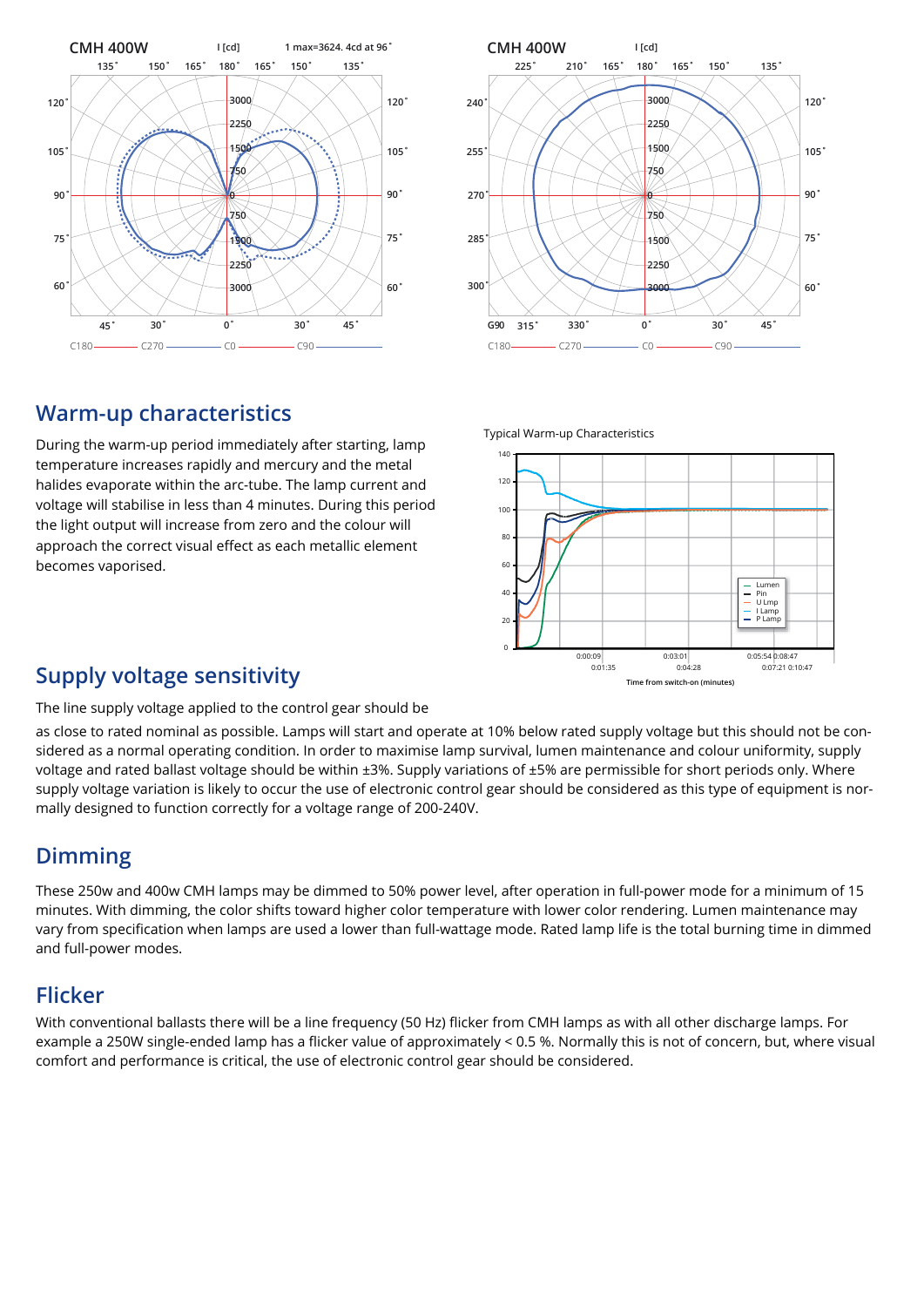### **End-of-life conditions**

The principal end-of-life failure mechanism for CMH lamps is arc tube leakage into the outer jacket. High operating temperature inside the arc tube causes metal halide dose material to gradually corrode through the ceramic arc tube wall, eventually resulting at normal end-of-life in leakage of the filling gas and dose. Arc tube leakage into the outer jacket can be observed by a sudden and significant lumen drop and a perceptible colour change (usually towards green). The above situation is often accompanied by the so-called rectification phenomena. This occurs where a discharge is established between two mount-frame parts of different material and/or mass, causing asymmetry in the electrical characteristic of the resulting discharge current. Rectification can lead to overheating of the ballast, therefore conventional magnetic ballasts must conform to requirements of the IEC60662 and IEC62035 lamp standards by incorporating protection to maintain safety and prevent damage. Lamps designated as CMH250, KRC250, and CMH400/E do not require thermally protected ballasts.

### **End-of-life cycling**

A condition can exist at end-of-life whereby lamp voltage rises to a value exceeding the voltage supplied by the control gear. In such a case the lamp extinguished and on cooling restarts when the required ignition voltage falls to the actual pulse voltage provided by the ignitor. During subsequent warm-up the lamp voltage will again increase, causing extinction. This condition is known as end-of-life cycling. Normally cycling is an indication that lamp end-of-life has been reached, but it can also occur when lamps are operated above their recommended temperature. Lamp voltage at 100 hours life should not increase by more than 5V when operating in the luminaire, when compared to the same lamp operating in free-air. A good luminaire design will limit lamp voltage rise to 3V.

It is good practice to replace lamps that have reached end-of-life as soon as possible after failure, to minimise electrical and thermal stress on ignitor components. The use of a 'timed' or 'cut-out' ignitor is not a specific requirement for CMH lamps, but is worth considering as a good optional safety feature which also prolongs the life of ignitor internal components, lamp holder contact surfaces, and fixture wiring.

The operating period of a timed/cut-out ignitor must be adequate to allow lamps to cool and restart. A period of 10 to 15 minutes continuous or intermittent operation is recommended before the ignitor automatically switches off. Timed/cut-out ignitors, specifically offered for High-Pressure Sodium lamps, where the period of operation is less than 5 minutes, are not suitable for CMH lamps.

### **UV and damage to sensitive materials**

The wall of the bulb, which is produced with specially developed 'UV Control' material, absorbs potentially harmful high energy UV radiation emitted by the ceramic arc tube.

The use of UV control material together with an optically neutral front glass cover allows the lamp to significantly reduce the risk of discolouration or fading of products. When illuminating light-sensitive materials or at high light levels, additional UV filtration is recommended. Luminaires should not be used if the front glass is broken or missing. It is recommended that a safety interlock switch is incorporated into the luminaire to prevent operation when the luminaire is opened.

Although PET determines limits of human exposure to lamp UV, the risk of fading of mechanise due to UV can be quantified by a Damage Factor and a Risk of Fading. The risk of fading is simply the numerical product of the illuminance, exposure time and damage factor due to the light source.

Finally the selection of luminaire materials should take into consideration the UV emission. Current UV reduction types on the market are optimised for UV safety of human eye and skin exposure. However, luminaire materials may have different wavelength dependent response functions. Designers must take account of emission in each of the UV-A, UV-B and UV-C spectral ranges as well as material temperatures when designing luminaires. Typical values for UV-A, UV-B and UV-C range radiation can be found in the table below.

| Lamp type                 |                         | 250W    | 400W   |
|---------------------------|-------------------------|---------|--------|
| <b>UV-PET Performance</b> |                         |         |        |
| $UV-C1$                   | 220-280nm               | 0.00008 | 0.0000 |
| $UV-B1$                   | 280-315nm               | 0.00002 | 0.0000 |
| $UV-A1$                   | 315-400nm               | 0.00082 | 0.0005 |
| UVC/UVB                   |                         | 4.1     | 0.0000 |
| UVB/UVA                   |                         | 0.025   | 0.0000 |
| $E_{\text{eff}}^{2}$      |                         | 0.0204  | 0.0005 |
| PET (h)±10%               |                         | 885     | 1798   |
| Risk Group                | <b>IESNA RP-27.3-96</b> | Exempt  | Exempt |

 $1 \mu W$  / (cm<sub>2</sub>) / 500 Lux

 $2$  mW / klm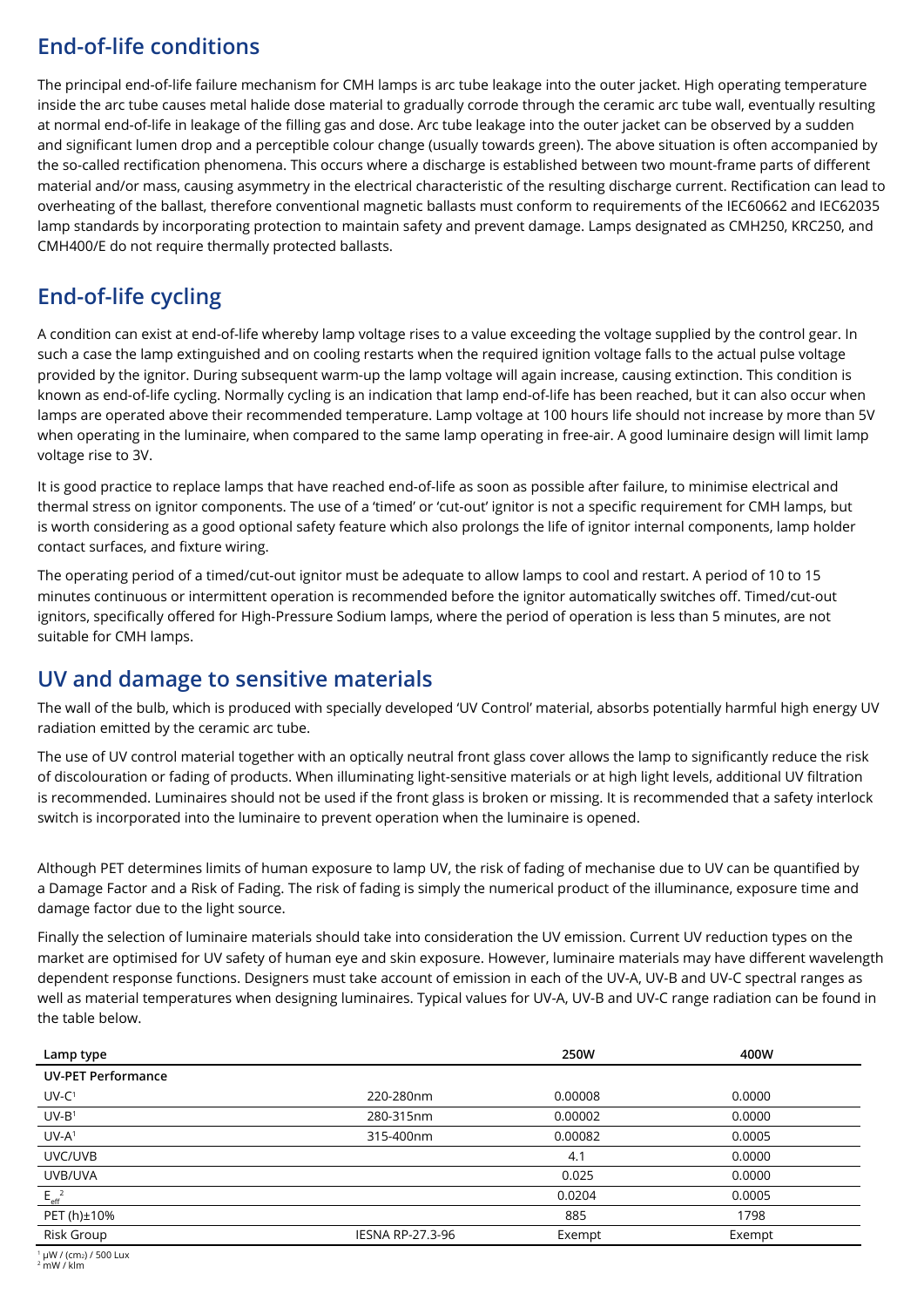### **Information on luminaire design**

#### **Ballasts**

CMH lamps in this datasheet are designed to operate from the same ballast impedance as conventional High Pressure Sodium systems. The use of thermal protection or ballast protection is good practice for these lamps. This safety device will protect the circuit at end of lamp life should partial rectification occur due to electrode imbalance or arc tube failure. This requirement applies to both ceramic and quartz arc tube metal halide lamps as well as high performance High Pressure Sodium Lamps.

#### **Stray magnetic field of conventional ballast**

At the design stage for fixtures incorporating the control gear, careful consideration should be given to the physical layout of the lamp and ballast. The relative positions and distance between lamp and ballast can adversely affect lamp performance and drastically reduce lamp survival.

Conventional magnetic ballasts can produce a stray magnetic field and if the lamp is placed within this field, "bowing" of the arc in the discharge tube can occur. Since ceramic is a very rigid material, severe arc bowing can cause high thermal stress leading to cracking or rupture of the arc tube, resulting in failure of the lamp early in life.

Such bowing of the arc can also affect the quartz arc tube in conventional metal halide lamps, but cracking or rupture failure is less likely since quartz softens at the resulting higher wall temperature causing the arc tube to become swollen. Excessive swelling of a quartz arc tube can however also result in cracking or rupture failure.

In fixtures where the ballast is necessarily placed close to the lamp, use of magnetic shielding is essential. Another solution is to use an electronic ballast, which eliminates the need for an ignitor, simplifies wiring, reduces the risk of stray magnetic field, and eliminates light output flicker.

#### **Containment requirement**

CMH lamps operate above atmospheric pressure, therefore a very small risk exists that the lamp may shatter when the end of life is reached. Though this failure mode is unlikely, containment of shattered particles is required as prescribed by IEC 62035.

Single-ended lamp should only be used in a suitable enclosed luminaire with front cover glass capable of containing the fragments of a lamp should it shatter.

### **Control gear and accessories**

#### **Electronic ballasts**

New power controlled electronic ballasts are made by various gear manufacturers for Ceramic Metal Halide lamps\*.

#### **Their advantages are:**

- 
- Greater lamp colour consistency
- Reduced noise
- Elimination of lamp flicker when ballast frequency is higher than 70 Hz
- Lightweight
- Lower electrical losses
- Single piece compact unit
- Reduced wiring in luminaire **LALACCO** LH=Lamp holder

**Mains Electronic ballast circuit diagram** • Supply voltage regulation



**Note**: Tungsram Lighting is glad to test electronic gears for compatibility. For specific requests please contact your local representative or visit www.tungsram.com.

\* Currently, product code 93102206 is still under testing for ballast compatibility.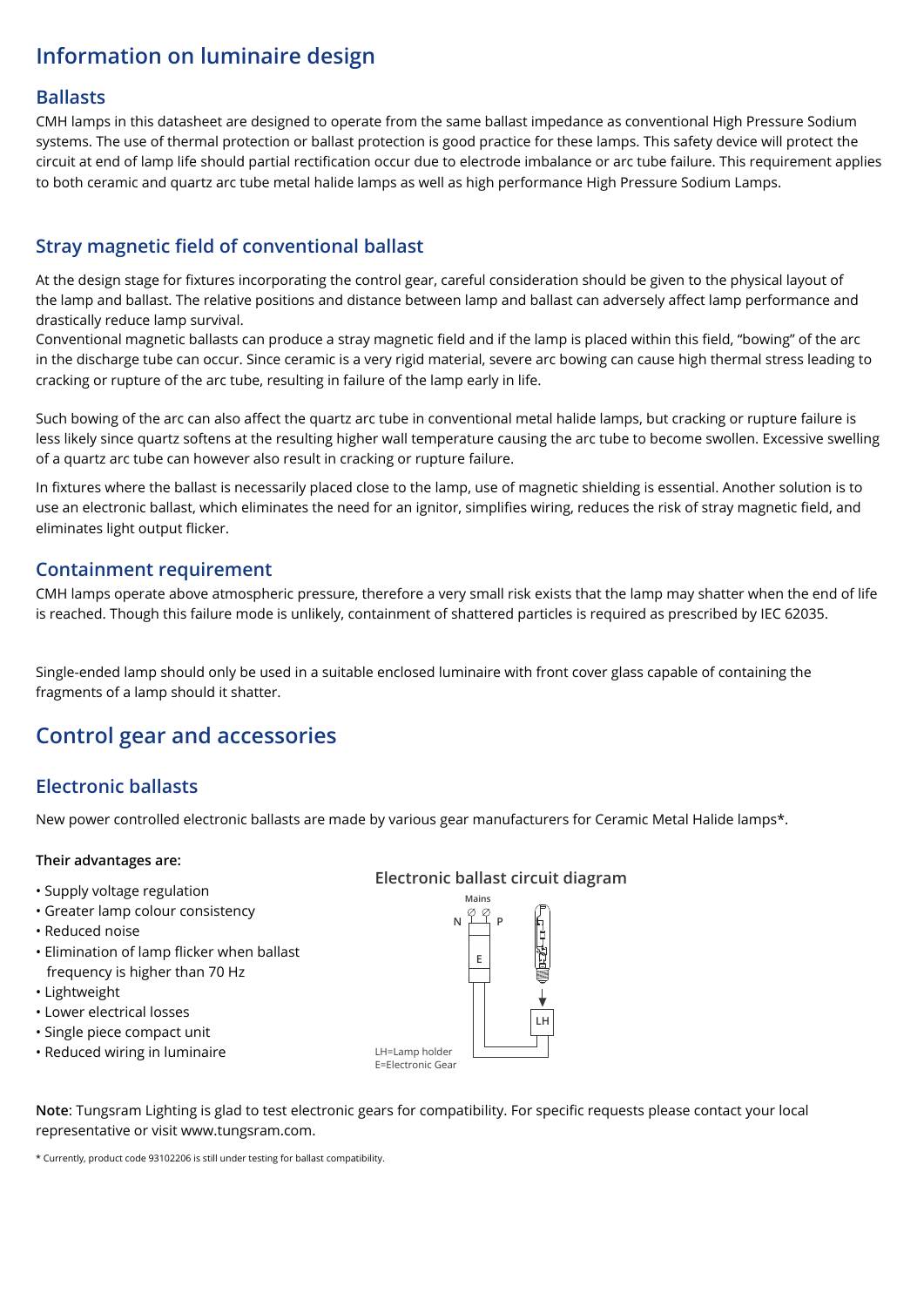#### **Superimposed ignitors**

**Typical superimposed ignitor circuit** In many installations Ceramic Metal Halide lamps are operated from a conventional magnetic ballast in conjunction with a superimposed ignitor. These ignitors generate starting pulses independently from the ballast and should be placed close to the lamp, preferably within the luminaire. Wiring between ignitor and lamp should have a maximum capacitance to earth of 100pF (length equivalent to less than 1 Metre) - contact ignitor manufacturer for details of specific ignitor types. A typical circuit diagram is shown:



#### **Suitable ignitors**

Suitable high-energy (superimposed) ignitors recommended by control gear manufacturers are listed below. Check with suppliers for their current range of ignitors. Lamp re-starting under warm lamp conditions can take up to 15 minutes. Suitable ignitors to achieve a warm restart of less than 15 minutes include the following, however the list may not be fully inclusive:

| Maker            |             |                | <b>Products</b>     |             |               |
|------------------|-------------|----------------|---------------------|-------------|---------------|
| <b>BAG Turgi</b> | NI 400/LE   | NI 400 LE/3.5A | NJ 400 LE/3.5A-TM20 |             |               |
| <b>ERC</b>       | 640006      | 640106         | 640216              | 640155      | 640305        |
| Helvar           | $L-250$     | LSI-400        |                     |             |               |
| Tridonic         | ZRM 6-ES/CT | ZRM 8-ES/CT    | ZRM 4.5-ES/CT       | ZRM 6-ES/CT | ZRM 2.5-ES/CT |
| Vossloh-Schwabe  | Z 400       | Z 400 S        | Z 400 M             | Z 400 M A20 | Z 400 M A20   |

#### **Impulser ignitors**

Impulser type ignitors use the ballast winding as a pulse **Typical superimposed ignitor circuit**  transformer and can only be used with a matched ballast. Always check with the ballast and ignitor supplier that components are compatible. Longer cable lengths between ballast & ignitor and the lamp are possible due to the lower pulse frequency generated, giving greater flexibility for remote control gear applications. Ignitor pulse characteristics at the lamp must however comply with specified minimum values for CMH lamps under all conditions.

### **Other ignitor related considerations**

#### **Timed or cut-out ignitors**

The use of a 'timed' or 'cut-out' ignitor is not a specific requirement for CMH lamps but it is a good optional safety feature worth considering to protect the ignitor from overheating and to prolong its life. If used, the timed period must be adequate to allow lamps to cool and restart as described in the previous section. A period of 10-15 minutes continuous or intermittent operation is recommended before the ignitor automatically switches off. Timed ignitors specifically offered for High-Pressure Sodium lamps where the period of operation is only about 5 minutes are not suitable for CMH lamps. Tungsram Lighting should be consulted when considering use of an instant hot re-striking system.

#### **Hot re-strike**

All ratings re-strike within 15 minutes following a short interruption in the supply. Hot re-strike may be achieved using a suitable ignitor. Actual re-strike time is determined by the ignitor type, pulse voltage and cooling rate of the lamp.

#### **Warm re-starting**

The combined characteristics of ceramic arc tube material and vacuum outer jacket result in CMH lamps cooling relatively slowly. It is possible with low energy ignitors to reach the required breakdown voltage but not create a full thermionic discharge. Under these conditions the lamp can remain very warm and be prevented from cooling to a temperature at which the arc can be re-established. To avoid this, turn off the power supply for approximately fifteen minutes or change to a suitable high energy ignitor from the list given in the superimposed ignitor section.